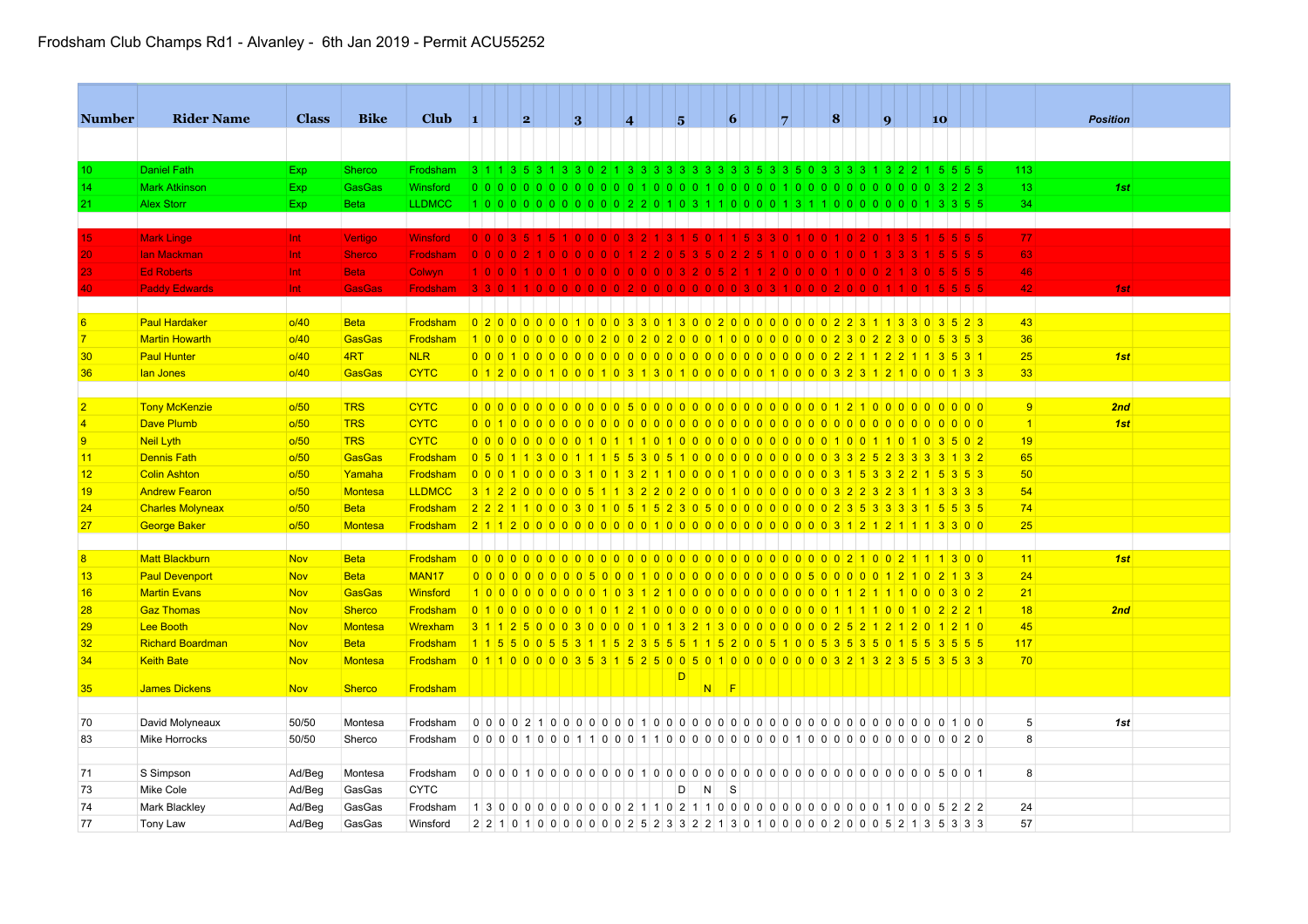| <b>Number</b> | <b>Rider Name</b>       | <b>Class</b>     | <b>Bike</b> | <b>Club</b>       | $\blacksquare$ | 2 |  | 3 |                   | $\vert$ <b>4</b> |  | 15. |                                                                                       | $\vert 6 \vert$ |  | 7              |   | $\vert 8 \vert$ |   |                                            | $\vert \mathbf{q} \vert$ |     | 10 <sub>1</sub> |           |  |                | <b>Position</b> |     |  |
|---------------|-------------------------|------------------|-------------|-------------------|----------------|---|--|---|-------------------|------------------|--|-----|---------------------------------------------------------------------------------------|-----------------|--|----------------|---|-----------------|---|--------------------------------------------|--------------------------|-----|-----------------|-----------|--|----------------|-----------------|-----|--|
|               |                         |                  |             |                   |                |   |  |   |                   |                  |  |     |                                                                                       |                 |  |                |   |                 |   |                                            |                          |     |                 |           |  |                |                 |     |  |
|               |                         |                  |             |                   |                |   |  |   |                   |                  |  |     |                                                                                       |                 |  |                |   |                 |   |                                            |                          |     |                 |           |  |                |                 |     |  |
| 78            | Allan Jackson           | Ad/Beg           | Montesa     | Frodsham          |                |   |  |   |                   |                  |  |     |                                                                                       |                 |  |                |   |                 |   |                                            |                          |     |                 |           |  | $\overline{7}$ |                 | 2nd |  |
| 79            | Andy Ingreby            | Ad/Beg           | Montesa     | Darwen            |                |   |  |   |                   |                  |  |     |                                                                                       |                 |  |                |   |                 |   |                                            |                          |     |                 |           |  | 3              |                 | 1st |  |
| 80            | Carl Beer               | Ad/Beg           | Montesa     | Frodsham          |                |   |  |   |                   |                  |  |     |                                                                                       |                 |  |                |   |                 |   |                                            |                          |     |                 | 5 1 3 3   |  | 53             |                 |     |  |
| 82            | Ste Chadwick            | Ad/Beg           | Beta        | Frodsham          |                |   |  |   | 10001000000000110 |                  |  |     | 11010000000002010003223                                                               |                 |  |                |   |                 |   |                                            |                          |     |                 |           |  | 21             |                 |     |  |
| 84            | Andrew Hawley           | Ad/Beg           | GasGas      | Frodsham          |                |   |  |   |                   |                  |  | D   | N                                                                                     | E               |  |                |   |                 |   |                                            |                          |     |                 |           |  |                |                 |     |  |
| 86            | Andy Walker             | Ad/Beg           | GasGas      | Frodsham          |                |   |  |   |                   |                  |  |     |                                                                                       |                 |  |                |   |                 |   |                                            |                          |     |                 |           |  | 22             |                 |     |  |
| 87            | Lona Roberts            | Ad/Beg           | GasGas      | Colwyn            |                |   |  |   |                   |                  |  |     | 3 0 0 2 3 0 0 0 0 2 0 0 3 1 3 2 2 3 0 1 5 3 1 0 0 0 0 0 1 0 0 0 3 1 0 2 3 2 5 3       |                 |  |                |   |                 |   |                                            |                          |     |                 |           |  | 54             |                 |     |  |
| 88            | John Hawley             | Ad/Beg           | GasGas      | Frodsham          |                |   |  |   |                   |                  |  | D   | N                                                                                     | IF.             |  |                |   |                 |   |                                            |                          |     |                 |           |  |                |                 |     |  |
| 90            | David Hughes            | Ad/Beg           | Scorpa      | Frodsham          |                |   |  |   |                   |                  |  |     | 3 0 0 0 0 0 0 2 5 5 5 5 5 5 5 5 6 7 2 2 2 2 0 1 0 0 3 0 0 0 3 0 2 5 5 5 5 6 7 8 0 1 0 |                 |  |                |   |                 |   |                                            |                          |     |                 |           |  | 88             |                 |     |  |
| 91            | John Denney             | Ad/Beg           | Scorpa      | Frodsham          |                |   |  |   |                   |                  |  | D   | N.                                                                                    | IF.             |  |                |   |                 |   |                                            |                          |     |                 |           |  |                |                 |     |  |
| 92            | Charles Bryan           | Ad/Beg           | Beta        | MAN17             |                |   |  |   |                   |                  |  | D   | $\mathsf{N}$                                                                          | F               |  |                |   |                 |   |                                            |                          |     |                 |           |  |                |                 |     |  |
| 94            | <b>Bryn Evans</b>       | Ad/Beg           | GasGas      | $D+M$             |                |   |  |   |                   |                  |  |     |                                                                                       |                 |  |                |   |                 |   |                                            |                          |     |                 |           |  | 16             |                 |     |  |
| 96            | <b>Gary Roberts</b>     | Ad/Beg           | Montesa     | $D+M$             |                |   |  |   |                   |                  |  |     |                                                                                       |                 |  |                |   |                 |   |                                            |                          |     |                 |           |  | 19             |                 |     |  |
| 39            | David Lthyall           | Ad/Beg           | GasGas      | MAN <sub>17</sub> |                |   |  |   |                   |                  |  |     |                                                                                       |                 |  |                |   |                 |   |                                            |                          |     |                 |           |  | 26             |                 |     |  |
|               |                         |                  |             |                   |                |   |  |   |                   |                  |  |     |                                                                                       |                 |  |                |   |                 |   |                                            |                          |     |                 |           |  |                |                 |     |  |
| 76            | Dougie Greenall         | Twinshock Fantic |             | Macc              |                |   |  |   |                   |                  |  |     |                                                                                       |                 |  |                |   |                 |   |                                            |                          |     |                 |           |  | 8              |                 | 1st |  |
|               |                         |                  |             |                   |                |   |  |   |                   |                  |  |     |                                                                                       |                 |  |                |   |                 |   |                                            |                          |     |                 |           |  |                |                 |     |  |
| 22            | <b>Sam Storr</b>        | Yth A            | <b>Beta</b> | <b>LLDMCC</b>     |                |   |  |   |                   |                  |  |     | 1012123100011211313535320020                                                          |                 |  |                |   |                 |   |                                            |                          |     |                 |           |  | 76             |                 |     |  |
| 31            | <b>Jake Jones</b>       | Yth A            | <b>Beta</b> | Wrexham           |                |   |  |   |                   |                  |  |     | 0 0 0 0 0 0 0 0 0 0 0 0 3 1 1 0 2 2 3 2 3 5 5 0 0 0 0 0 1 0 0 3 5 0                   |                 |  |                |   |                 |   |                                            |                          |     |                 | 5 5 5     |  | 58             |                 | 1st |  |
|               |                         |                  |             |                   |                |   |  |   |                   |                  |  |     |                                                                                       |                 |  |                |   |                 |   |                                            |                          |     |                 |           |  |                |                 |     |  |
| 18            | <b>Paddy Ithell</b>     | <b>Yth B</b>     | <b>Beta</b> | Frodsham          |                |   |  |   |                   |                  |  |     | 00010000010031055000000000005553000005553                                             |                 |  |                |   |                 |   |                                            |                          |     |                 |           |  | 52             |                 |     |  |
| 37            | <b>Sam Widdowson</b>    | Yth <sub>B</sub> | <b>Beta</b> | <b>LLDMCC</b>     |                |   |  |   |                   |                  |  |     | 0 3 3 1 0 0 0 0 0 0 0 1 2 3 0 1 1 0 0 1 0 0 0 0 0 0 0 0 2 2 2 1 0 3 0 1 3 2 1 3       |                 |  |                |   |                 |   |                                            |                          |     |                 |           |  | 36             |                 | 1st |  |
|               |                         |                  |             |                   |                |   |  |   |                   |                  |  |     |                                                                                       |                 |  |                |   |                 |   |                                            |                          |     |                 |           |  |                |                 |     |  |
| 26            | <b>Steven Moluyneax</b> | Yth <sub>C</sub> | <b>Beta</b> | Frodsham          |                |   |  |   |                   |                  |  |     | 200000000000000003105000000000000521130015555                                         |                 |  |                |   |                 |   |                                            |                          |     |                 |           |  | 44             |                 | 1st |  |
|               |                         |                  |             |                   |                |   |  |   |                   |                  |  |     |                                                                                       |                 |  |                |   |                 |   |                                            |                          |     |                 |           |  |                |                 |     |  |
| 75            | <b>Elliot Devenport</b> | Yth/Beg          | Beta        | MAN17             |                |   |  |   |                   |                  |  |     | 0 1 5 5 3 5 1 3 0 0 0 0 5 5 1 5 2 5 5 5 3 0 0 0 0 0 0 2 3 0 0 0 0 3 5 1 3 5 5 5       |                 |  |                |   |                 |   |                                            |                          |     |                 |           |  | 91             |                 |     |  |
| 81            | <b>Bobby Chadwick</b>   | Yth/Beg          | Beta        | Frodsham          | 1 5 0 1 3      |   |  |   |                   |                  |  |     | 10000001010300210000000000                                                            |                 |  |                |   |                 |   | 0 <sub>0</sub>                             |                          |     | 2 1 0 0 3 33 1  |           |  | 32             |                 |     |  |
| 83            | Aaron Hawley            | Yth/Beg          | Beta        | Frodsham          |                |   |  |   |                   |                  |  |     | 00001000110001100000000000100000000000                                                |                 |  |                |   |                 |   |                                            |                          |     |                 | $0 0 2 0$ |  | 8              |                 | 1st |  |
| 89            | Benjamin Hughes         | Yth/Beg          | Sherco      | Frodsham          |                |   |  |   |                   |                  |  |     | 3 5 3 3 3 5 0 1 5 5 5 5 5 2 1 5 3 3 5 3 2 0 1 0                                       |                 |  | 0 <sub>0</sub> | 0 | 0 <sub>2</sub>  | 3 | $\begin{array}{c c} 0 & 0 & 0 \end{array}$ |                          | 510 |                 | 5 5 3 5   |  | 102            |                 |     |  |
| 93            | Joel Diggle             | Yth/Beg          | Beta        | Frodsham          |                |   |  |   |                   |                  |  |     |                                                                                       |                 |  |                |   |                 |   |                                            |                          |     |                 |           |  | 27             |                 |     |  |
| 95            | Steffan Jones           | Yth/Beg          | Beta        | <b>CYTC</b>       |                |   |  |   |                   |                  |  |     |                                                                                       |                 |  |                |   |                 |   |                                            |                          |     |                 |           |  | 12             |                 | 2nd |  |
| 99            | Ryano Roup              | Yth/Beg          | Sherco      | LLan              |                |   |  |   |                   |                  |  |     | 3 3 3 3 3 0 1 0 0 0 0 0 2 5 5 5 5 5 5 6 0 0 0 0 0 1 0 0 0 0 0 0 0 0 0 0 2 3 2 1       |                 |  |                |   |                 |   |                                            |                          |     |                 |           |  | 62             |                 |     |  |
| 100           | lain Pughe              | Yth/Beg          | GasGas      | <b>LLDMCC</b>     |                |   |  |   |                   |                  |  |     |                                                                                       |                 |  |                |   |                 |   |                                            |                          |     |                 |           |  | 32             |                 |     |  |
| 38            | Ollie Roberts           | Yth/Beg          | Beta        | <b>LLDMCC</b>     |                |   |  |   |                   |                  |  |     | 3 3 3 2 1 1 1 1 2 2 1 0 2 2 3 3 5 5 3 5 0 0 0 0 1 1 0 1 0 0 0 0 0 0 3 0 5 3 3 3       |                 |  |                |   |                 |   |                                            |                          |     |                 |           |  | 68             |                 |     |  |
|               |                         |                  |             |                   |                |   |  |   |                   |                  |  |     |                                                                                       |                 |  |                |   |                 |   |                                            |                          |     |                 |           |  |                |                 |     |  |
|               |                         |                  |             |                   |                |   |  |   |                   |                  |  |     |                                                                                       |                 |  |                |   |                 |   |                                            |                          |     |                 |           |  |                |                 |     |  |
|               |                         |                  |             |                   |                |   |  |   |                   |                  |  |     |                                                                                       |                 |  |                |   |                 |   |                                            |                          |     |                 |           |  |                |                 |     |  |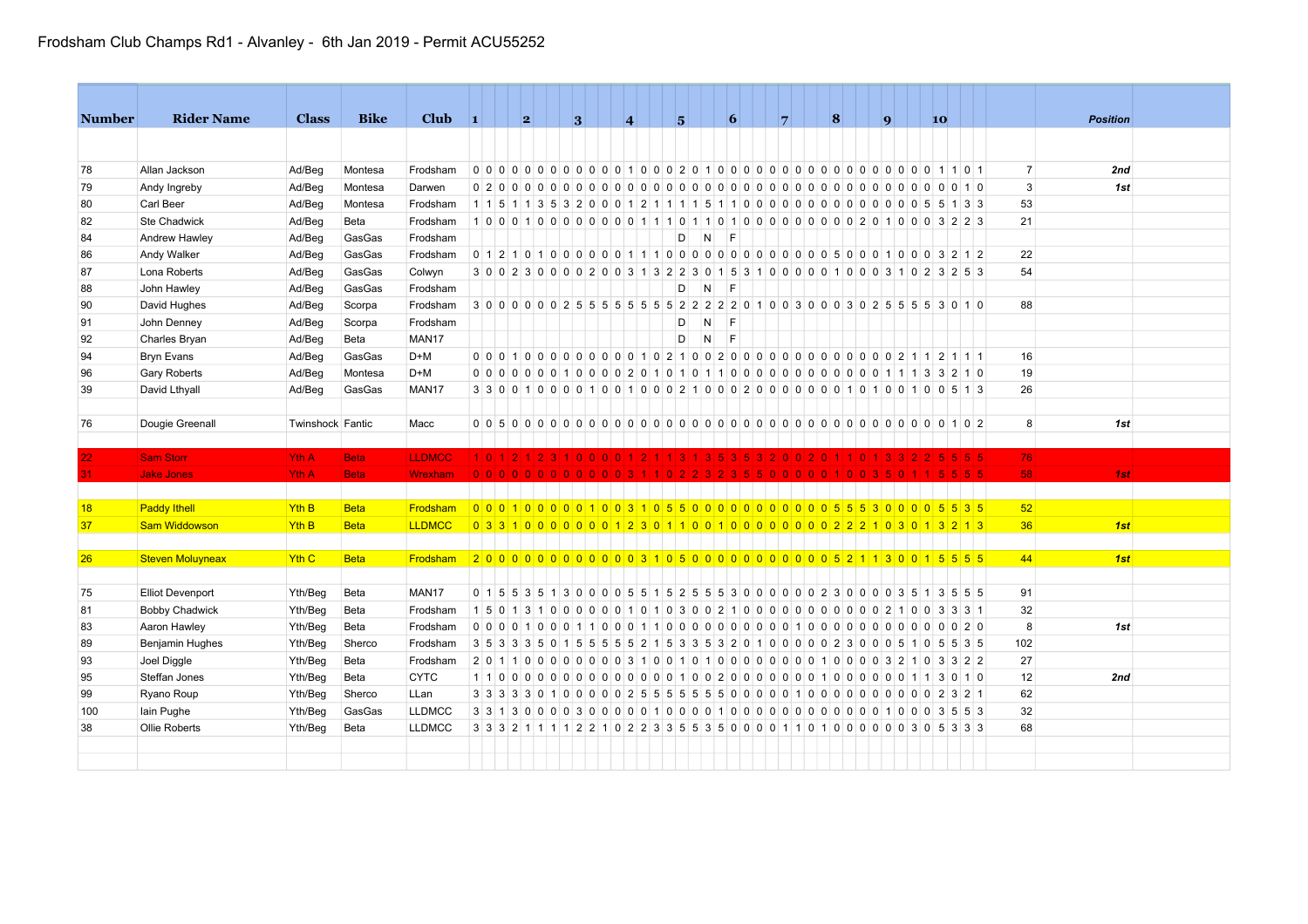## Frodsham Club Champs Rd1 - Alvanley - 6th Jan 2019 - Permit ACU55252

| <b>Number</b> | <b>Rider Name</b>                                                             | <b>Class</b> | Bike | Club $\vert 1 \vert$ | an an | $\vert 2 \vert$ | 3 | $\vert$ 4 | $\vert 5 \vert$ | $\vert 6 \vert$<br>чH. | $\vert \vert$ $\vert$ 7 | 8 | 9 | 10 | Position |  |
|---------------|-------------------------------------------------------------------------------|--------------|------|----------------------|-------|-----------------|---|-----------|-----------------|------------------------|-------------------------|---|---|----|----------|--|
|               |                                                                               |              |      |                      |       |                 |   |           |                 |                        |                         |   |   |    |          |  |
|               |                                                                               |              |      |                      |       |                 |   |           |                 |                        |                         |   |   |    |          |  |
|               | These provisional results will<br>be deemed final unless a                    |              |      |                      |       |                 |   |           |                 |                        |                         |   |   |    |          |  |
|               | protest is received in<br>accordance with the National                        |              |      |                      |       |                 |   |           |                 |                        |                         |   |   |    |          |  |
|               |                                                                               |              |      |                      |       |                 |   |           |                 |                        |                         |   |   |    |          |  |
|               | Sporting Code with the<br>Sporting Code with the<br>Secretary of the meeting. |              |      |                      |       |                 |   |           |                 |                        |                         |   |   |    |          |  |
|               |                                                                               |              |      |                      |       |                 |   |           |                 |                        |                         |   |   |    |          |  |
| OOC           | Riding out of class                                                           | OOC          |      |                      |       |                 |   |           |                 |                        |                         |   |   |    |          |  |
| CR            | Changed Route                                                                 | C/R          |      |                      |       |                 |   |           |                 |                        |                         |   |   |    |          |  |
| M/C           | Most Cleans Win                                                               | M/C          |      |                      |       |                 |   |           |                 |                        |                         |   |   |    |          |  |
|               |                                                                               |              |      |                      |       |                 |   |           |                 |                        |                         |   |   |    |          |  |
|               |                                                                               |              |      |                      |       |                 |   |           |                 |                        |                         |   |   |    |          |  |
|               |                                                                               |              |      |                      |       |                 |   |           |                 |                        |                         |   |   |    |          |  |
|               |                                                                               |              |      |                      |       |                 |   |           |                 |                        |                         |   |   |    |          |  |
|               |                                                                               |              |      |                      |       |                 |   |           |                 |                        |                         |   |   |    |          |  |
|               |                                                                               |              |      |                      |       |                 |   |           |                 |                        |                         |   |   |    |          |  |
|               |                                                                               |              |      |                      |       |                 |   |           |                 |                        |                         |   |   |    |          |  |
|               |                                                                               |              |      |                      |       |                 |   |           |                 |                        |                         |   |   |    |          |  |
|               |                                                                               |              |      |                      |       |                 |   |           |                 |                        |                         |   |   |    |          |  |
|               |                                                                               |              |      |                      |       |                 |   |           |                 |                        |                         |   |   |    |          |  |
|               |                                                                               |              |      |                      |       |                 |   |           |                 |                        |                         |   |   |    |          |  |
|               |                                                                               |              |      |                      |       |                 |   |           |                 |                        |                         |   |   |    |          |  |
|               |                                                                               |              |      |                      |       |                 |   |           |                 |                        |                         |   |   |    |          |  |
|               |                                                                               |              |      |                      |       |                 |   |           |                 |                        |                         |   |   |    |          |  |
|               |                                                                               |              |      |                      |       |                 |   |           |                 |                        |                         |   |   |    |          |  |
|               |                                                                               |              |      |                      |       |                 |   |           |                 |                        |                         |   |   |    |          |  |
|               |                                                                               |              |      |                      |       |                 |   |           |                 |                        |                         |   |   |    |          |  |
|               |                                                                               |              |      |                      |       |                 |   |           |                 |                        |                         |   |   |    |          |  |
|               |                                                                               |              |      |                      |       |                 |   |           |                 |                        |                         |   |   |    |          |  |
|               |                                                                               |              |      |                      |       |                 |   |           |                 |                        |                         |   |   |    |          |  |
|               |                                                                               |              |      |                      |       |                 |   |           |                 |                        |                         |   |   |    |          |  |
|               |                                                                               |              |      |                      |       |                 |   |           |                 |                        |                         |   |   |    |          |  |
|               |                                                                               |              |      |                      |       |                 |   |           |                 |                        |                         |   |   |    |          |  |
|               |                                                                               |              |      |                      |       |                 |   |           |                 |                        |                         |   |   |    |          |  |
|               |                                                                               |              |      |                      |       |                 |   |           |                 |                        |                         |   |   |    |          |  |
|               |                                                                               |              |      |                      |       |                 |   |           |                 |                        |                         |   |   |    |          |  |
|               |                                                                               |              |      |                      |       |                 |   |           |                 |                        |                         |   |   |    |          |  |
|               |                                                                               |              |      |                      |       |                 |   |           |                 |                        |                         |   |   |    |          |  |